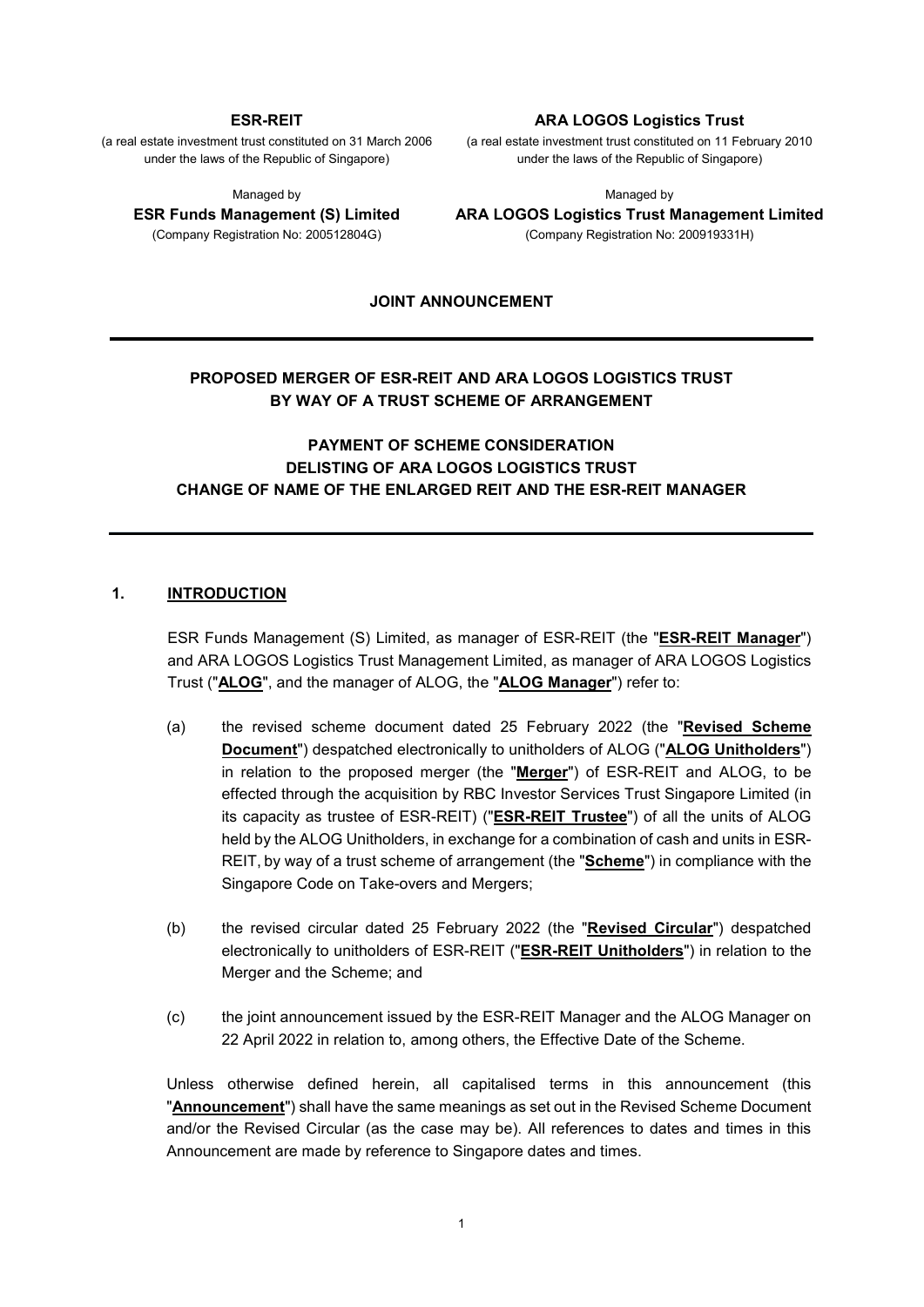# **2. DATE OF PAYMENT OF THE SCHEME CONSIDERATION AND DATE OF DELISTING OF ALOG**

The ESR-REIT Manager wishes to announce that it has made payment of the Scheme Consideration (comprising the Cash Consideration and the Consideration Units) to the Entitled ALOG Unitholders on 28 April 2022. Against the payment of the Scheme Consideration by the ESR-REIT Manager, all of the ALOG Units held by the ALOG Unitholders have been acquired by the ESR-REIT Trustee and ALOG is now a sub-trust of ESR-REIT.

ALOG Unitholders who receive odd lots of ESR-REIT Units may consider utilising the odd lots trading facility offered free-of-charge by the ALOG Manager as a gesture of appreciation of ALOG Unitholders' continuous support. Please refer to paragraph 4 of this Announcement for further details of the odd lots trading facility.

The ESR-REIT Manager and the ALOG Manager further wish to announce that ALOG will be delisted and removed from the Official List of the Singapore Exchange Securities Trading Limited (the "**SGX-ST**") with effect from 9.00 a.m. on 5 May 2022.

# **3. ISSUE AND LISTING OF NEW ESR-REIT UNITS PURSUANT TO THE MERGER AND THE SCHEME**

The ESR-REIT Manager wishes to announce that in connection with the Merger and the Scheme, it has today issued 2,575,788,303 new ESR-REIT Units (the "**New ESR-REIT Units**") at an issue price of S\$0.4924 per ESR-REIT Unit as part of the Scheme Consideration paid to ALOG Unitholders. With the issuance of the New ESR-REIT Units, the total number of ESR-REIT Units in issue as at the date of this Announcement is 6,629,183,918 ESR-REIT Units. The New ESR-REIT Units rank *pari passu* in all respects with the existing ESR-REIT Units (save that the New ESR-REIT Units will not be entitled to the ESR-REIT Clean-up Distribution<sup>1</sup> ) and were listed, quoted and traded on the Main Board of the SGX-ST with effect from 9.00 a.m. on 28 April 2022.

In connection with the Merger and the Scheme, a total of 38,255,683 ESR-REIT Units ("**Acquisition Fee Units**") will be issued to the ESR-REIT Manager at an issue price of S\$0.4170<sup>2</sup> as payment of the acquisition fee of approximately S\$16.0 million payable to the ESR-REIT Manager for the Merger in accordance with the ESR-REIT Trust Deed at a later date.

<u>.</u> 1

 <sup>&</sup>quot;**ESR-REIT Clean-up Distribution**" means the ESR-REIT Permitted Distributions in respect of the period from 1 January 2022 up to the day immediately before the Effective Date, the details of which are set out in the announcements dated 12 April 2022 and 27 April 2022 issued by the ESR-REIT Manager.

 $\overline{2}$  The issue price was determined based on the volume weighted average price per ESR-REIT Unit for all trades done on the SGX-ST in the ordinary course of trading on the SGX-ST during the last 10 business days prior to 28 April 2022.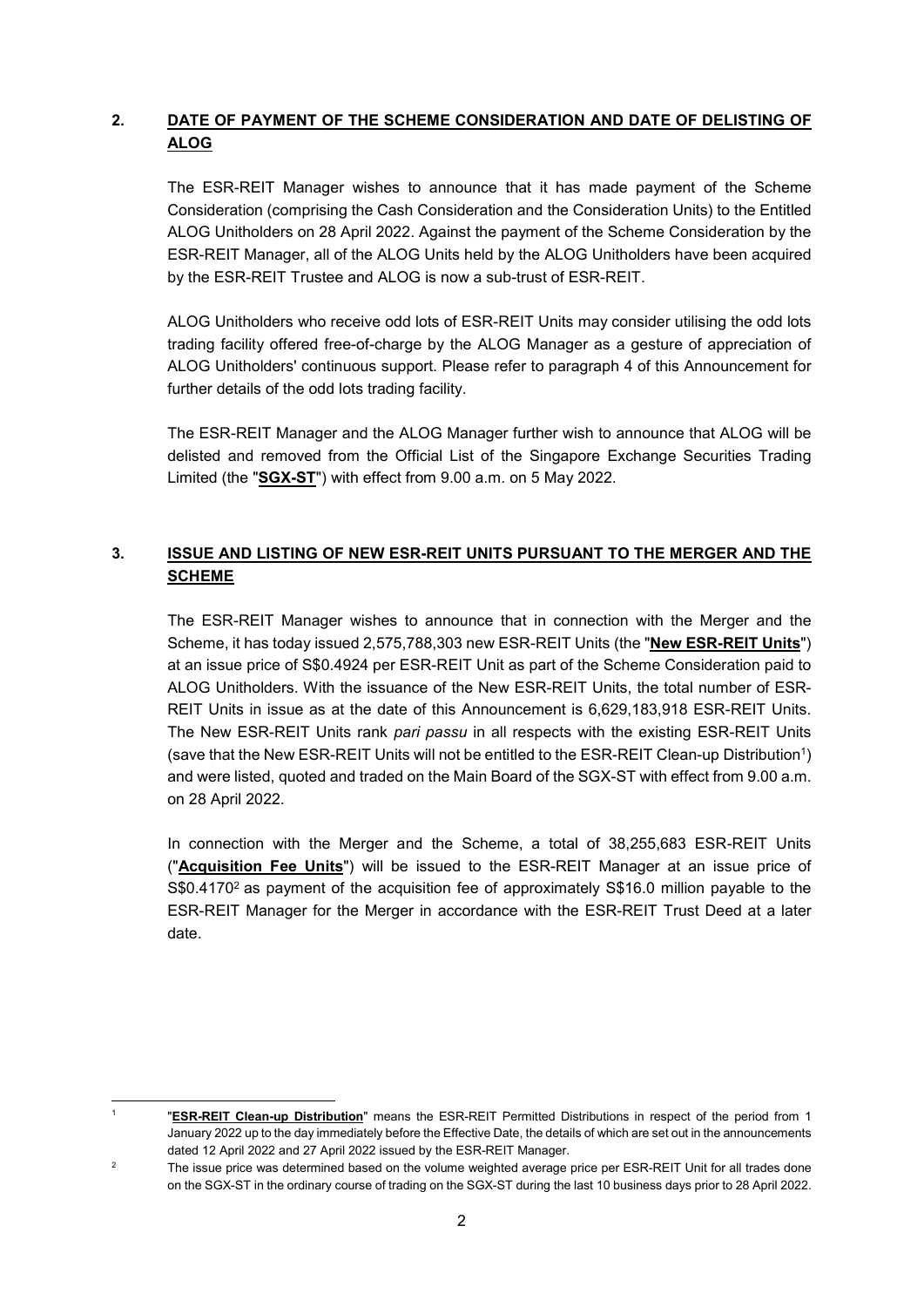### **4. ODD LOTS TRADING ARRANGEMENT**

### **4.1. Odd Lots Trading for up to 99 ESR-REIT Units**

The ALOG Manager has arranged with the following named brokers to facilitate Odd Lots Trades (as defined below) from 28 April 2022 to 25 May 2022 (the "**Applicable Period**"):

- (a) DBS Vickers Securities (Singapore) Pte Ltd ("**DBS Vickers**"); and
- (b) Phillip Securities Pte Ltd ("**Phillip Securities**"),

(collectively, the "**Brokers**").

The term "**Odd Lots Trade**" shall mean (i) an aggregate of 99 or less ESR-REIT Units bought in a single day; or (ii) an aggregate of 99 or less ESR-REIT Units sold in a single day.

The brokerage fees (including any goods and services tax relating to such fees) in respect of Odd Lots Trades carried out via the Brokers during the Applicable Period will be borne by the ALOG Manager. As such, holders of ESR-REIT Units will **NOT** be charged any brokerage fees for Odd Lots Trades during the Applicable Period (the "**Odd Lots Trading Brokerage Fee Arrangement**").

For the avoidance of doubt, no brokerage fees in respect of such Odd Lots Trades will be charged towards the assets of ALOG.

By way of illustration:

- (A) if an ALOG Unitholder received 198 ESR-REIT Units and wishes to buy 2 ESR-REIT Units to round up to 200 ESR-REIT Units, such holder of ESR-REIT Units will be entitled to the Odd Lots Trading Brokerage Fee Arrangement and may do so on the trading platforms of the Brokers (without being required to pay the brokerage fee). For avoidance of doubt, the buy order can be made in multiple tranches but should not exceed 99 ESR-REIT Units in a single day; or
- (B) if an ALOG Unitholder received 198 ESR-REIT Units and wishes to sell 98 ESR-REIT Units to round down to 100 ESR-REIT Units, such holder of ESR-REIT Units will be entitled to the Odd Lots Trading Brokerage Fee Arrangement and may do so on the trading platforms of the Brokers. For avoidance of doubt, the sell order can be made in multiple tranches but should not exceed 99 ESR-REIT Units in a single day.

# **ALOG Unitholders should note that notwithstanding the Odd Lots Trading Brokerage Fee Arrangement, holders of ESR-REIT Units will be required to continue to bear clearing fees and other regular trading fees imposed by the SGX-ST (including any goods and services tax relating to such fees), which shall be based on customary rates imposed from time to time.**

After the Applicable Period, the Odd Lots Trading Brokerage Fee Arrangement will no longer be applicable to any trades of odd lots of ESR-REIT Units carried out via the Brokers.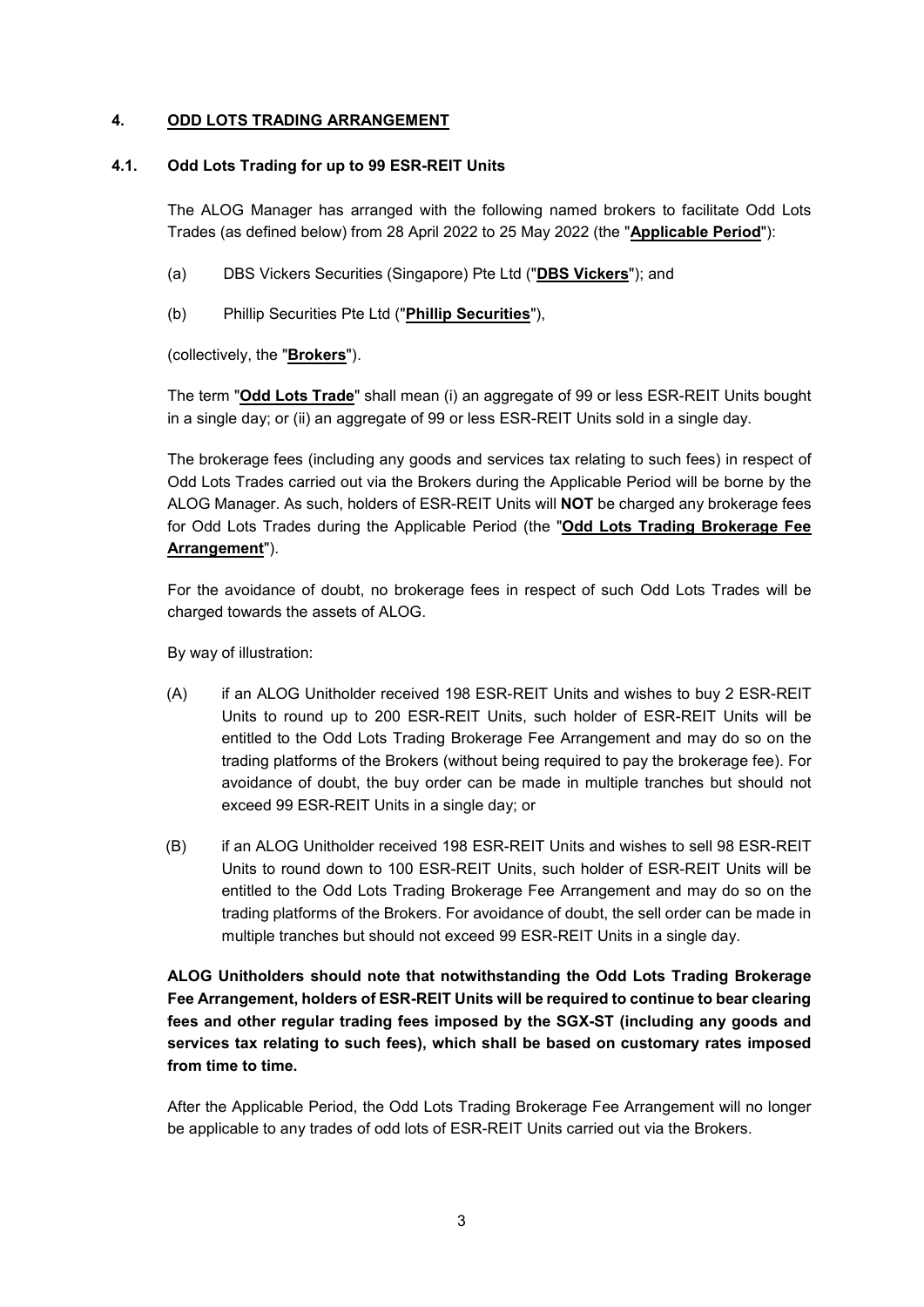### **4.2. Odd Lots Buy Side Facility**

To further facilitate the trading of odd lots of ESR-REIT Units, the ALOG Manager has arranged with Phillip Securities to provide a buy-side facility for the trading of odd lots of ESR-REIT Units ("**Odd Lots Trading Arrangement**") during the Applicable Period, which will allow Phillip Securities to provide a buy order quote on the odd lots trading market to facilitate the selling of any odd lots in the odd lots trading market.

**ALOG Unitholders should also note that the Odd Lots Trading Arrangement does not guarantee that odd lots of ESR-REIT Units will be traded at the same or similar prices at which the ESR-REIT Units in board lots will be traded.** 

#### **4.3. Account with DBS Vickers or Phillip Securities**

ALOG Unitholders who intend to carry out any Odd Lots Trades via DBS Vickers or Phillip Securities, or who intend to use the online trading platforms of DBS Vickers or Phillip Securities, should note that if they do not have an existing account with the relevant Broker, they must personally apply to open such an account with such Broker.

To open an account with DBS Vickers, ALOG Unitholders are requested to refer to the account opening instructions within the following link [\(https://www.dbs.com.sg/vickers/en/accounts/\)](https://www.dbs.com.sg/vickers/en/accounts/).

To open a POEMS account with Phillip Securities, ALOG Unitholders are requested to personally apply to open the account with Phillip Securities through the following link (www.poems.com.sg/open-an-account) or make an appointment to visit any of the 15 Phillip Investor Centres islandwide (https://www.poems.com.sg/pic/#find-pic) for assistance.

#### **Phillip Securities**

250 North Bridge Road #06-00 Raffles City Tower Singapore 179101 Customer service hotline: Tel: +65 6531 1555 Operating hours: Monday – Friday, 8.45 am to 5.30 pm (except public holidays) Email: [talktophillip@phillip.com.sg](mailto:talktophillip@phillip.com.sg) Website: [www.poems.com.sg](http://www.poems.com.sg/)

ALOG Unitholders should note that the opening of an account with each Broker will be subject to the relevant Broker's criteria, procedures, approvals and timeline and each Broker retains at all times the absolute discretion to accept or reject any account opening application without furnishing any reason.

### **5. CHANGE OF NAME OF THE ENLARGED REIT AND THE ESR-REIT MANAGER**

The Enlarged REIT will be renamed as "ESR-LOGOS REIT" with effect from 9.00 a.m. on 5 May 2022 and will continue to trade under the existing SGX Code "J91U". The manager of the Enlarged REIT, ESR Funds Management (S) Limited, will also be renamed as "ESR-LOGOS Funds Management (S) Limited" with effect from 5 May 2022.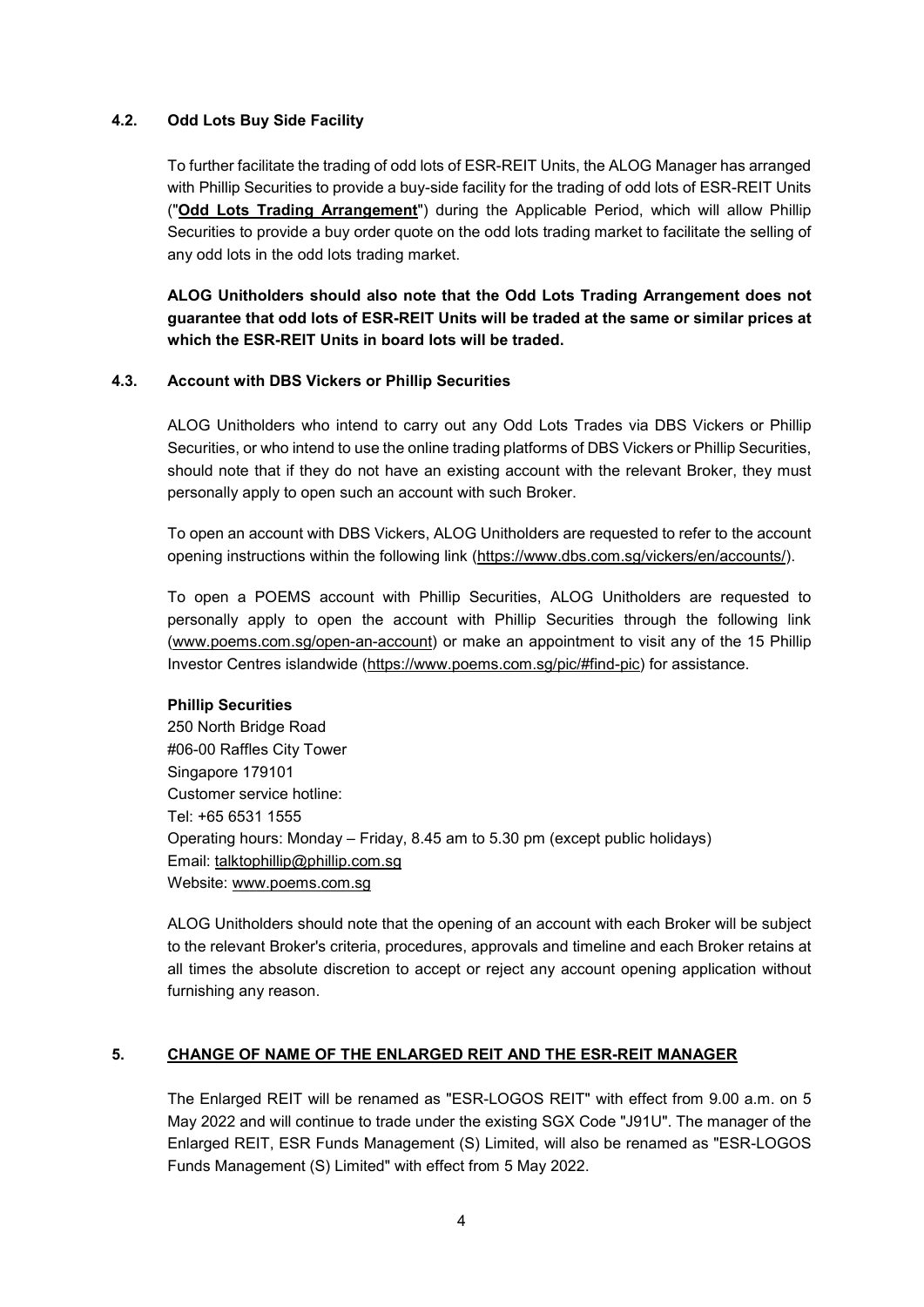### **6. RESPONSIBILITY STATEMENTS**

**6.1. ESR-REIT Manager.** The directors of the ESR-REIT Manager (including those who may have delegated detailed supervision of this Announcement) have taken all reasonable care to ensure that the facts stated and opinions expressed in this Announcement (other than those relating to ALOG and/or the ALOG Manager) are fair and accurate and that there are no other material facts not contained in this Announcement, the omission of which would make any statement in this Announcement misleading. The directors of the ESR-REIT Manager jointly and severally accept responsibility accordingly.

Where any information has been extracted or reproduced from published or otherwise publicly available sources or obtained from a named source (including ALOG and/or the ALOG Manager), the sole responsibility of the directors of the ESR-REIT Manager has been to ensure through reasonable enquiries that such information is accurately extracted from such sources or, as the case may be, reflected or reproduced in this Announcement. The directors of the ESR-REIT Manager do not accept any responsibility for any information relating to ALOG and/or the ALOG Manager or any opinion expressed by ALOG and/or the ALOG Manager.

**6.2. ALOG Manager.** The directors of the ALOG Manager (including those who may have delegated detailed supervision of this Announcement) have taken all reasonable care to ensure that the facts stated and opinions expressed in this Announcement (other than those relating to ESR-REIT and/or the ESR-REIT Manager) are fair and accurate and that there are no other material facts not contained in this Announcement, the omission of which would make any statement in this Announcement misleading. The directors of the ALOG Manager jointly and severally accept responsibility accordingly.

Where any information has been extracted or reproduced from published or otherwise publicly available sources or obtained from a named source (including ESR-REIT and/or the ESR-REIT Manager), the sole responsibility of the directors of the ALOG Manager has been to ensure through reasonable enquiries that such information is accurately extracted from such sources or, as the case may be, reflected or reproduced in this Announcement. The directors of the ALOG Manager do not accept any responsibility for any information relating to ESR-REIT and/or the ESR-REIT Manager or any opinion expressed by ESR-REIT and/or the ESR-REIT Manager.

28 April 2022

#### **BY ORDER OF THE BOARD**

**BY ORDER OF THE BOARD**

**ESR Funds Management (S) Limited**  as Manager of ESR-REIT (Company Registration No. 200512804G) **ARA LOGOS Logistics Trust Management Limited**  as Manager of ARA LOGOS Logistics Trust (Company Registration No. 200919331H)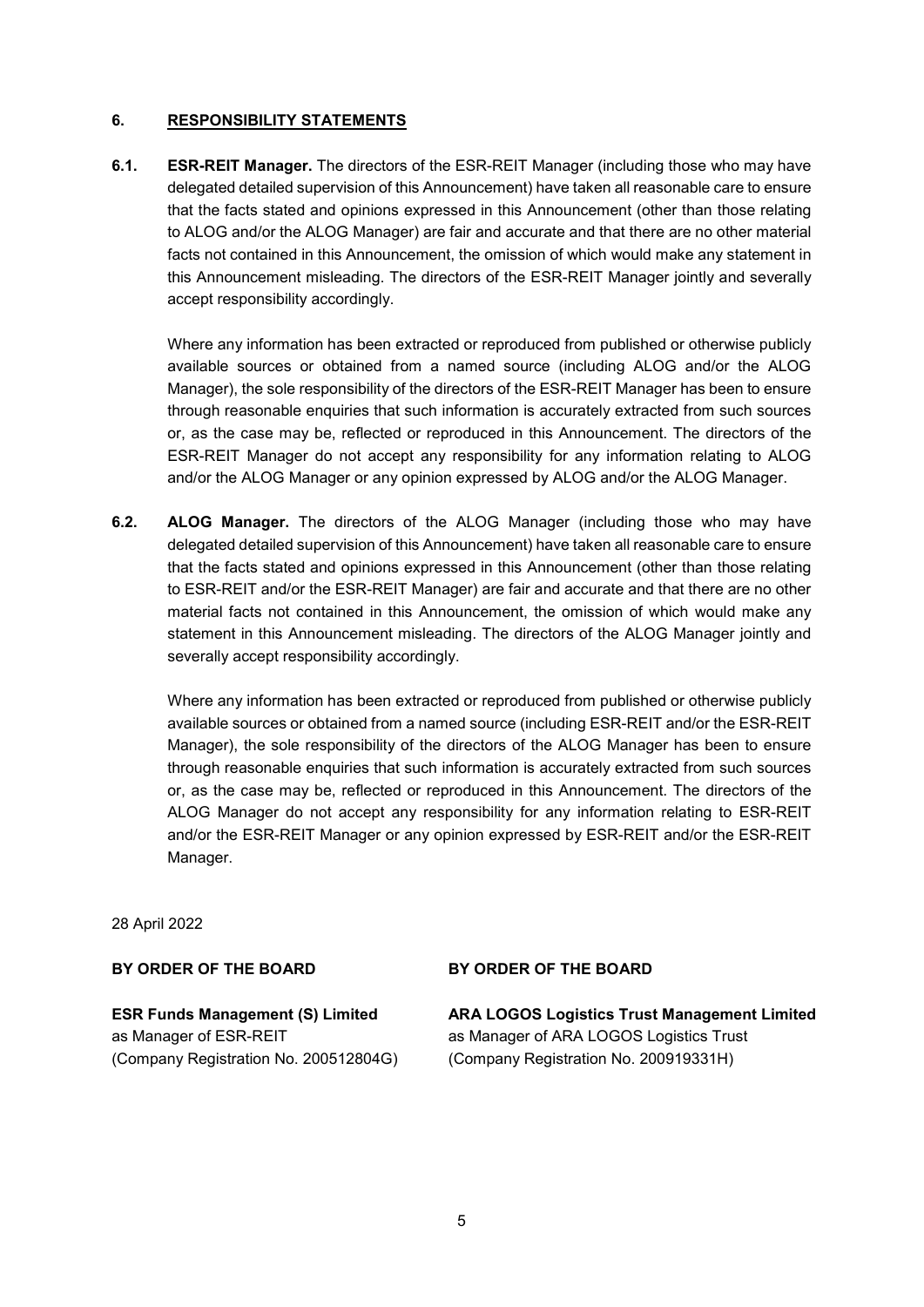*Any queries relating to this Announcement, the Merger or the Scheme should be directed to one of the following:* 

| ESR Funds Management (S) Limited             | ARA LOGOS Logistics Trust Management Limited |
|----------------------------------------------|----------------------------------------------|
| Citigroup Global Markets Singapore Pte. Ltd. | <b>BofA Securities</b>                       |
| Tel: +65 6657 1959                           | Tel: +65 6678 0066                           |
| Maybank Securities Pte. Ltd.                 | DBS Bank Ltd.                                |
| (formerly known as Maybank Kim Eng           | Tel: +65 6878 4155                           |
| Securities Pte. Ltd.)                        |                                              |
| Tel: +65 6231 5179                           |                                              |

#### Forward-Looking Statements

*All statements other than statements of historical facts included in this Announcement are or may be forward-looking statements. Forward-looking statements include but are not limited to those using words such as "seek", "expect", "anticipate", "estimate", "believe", "intend", "project", "plan", "strategy", "forecast" and similar expressions or future or conditional verbs such as "will", "would", "should", "could", "may" and "might". Actual future performance, outcomes and results may differ materially from those expressed in forward-looking statements as a result of a number of risks, uncertainties and assumptions. Representative examples of these factors include (without limitation) general industry and economic conditions, interest rate trends, cost of capital and capital availability, competition from similar developments, shifts in expected levels of occupancy or property rental income, changes in operating expenses (including employee wages, benefits and training costs), governmental and public policy changes and the continued availability of financing in amounts and on terms necessary to support future business. You are cautioned not to place undue reliance on these forward-looking statements, which are based on the ESR-REIT Manager's and the ALOG Manager's current view of future events, and neither the ESR-REIT Manager nor the ALOG Manager undertakes any obligation to update publicly or revise any forward-looking statements.* 

*The value of the ESR-REIT Units or ALOG Units (the "Units") and the income derived from them, if any, may fall or rise. Units are not obligations of, deposits in, or guaranteed by, the ESR-REIT Manager, the ALOG Manager or any of their affiliates. An investment in Units is subject to investment risks, including the possible loss of the principal amount invested.* 

*Investors should note that they have no right to request the ESR-REIT Manager or the ALOG Manager to redeem or purchase their Units while the Units are listed. It is intended that unitholders may only deal in their Units through trading on SGX-ST. Listing of the Units on the SGX-ST does not guarantee a liquid market for the Units.* 

*This Announcement is for information only and does not constitute an invitation or offer to acquire, purchase or subscribe for the Units. The past performance of ALOG and the ALOG Manager is not necessarily indicative of the future performance of ALOG and the ALOG Manager. The past performance of ESR-REIT and the ESR-REIT Manager is not necessarily indicative of the future performance of ESR-REIT and the ESR-REIT Manager.*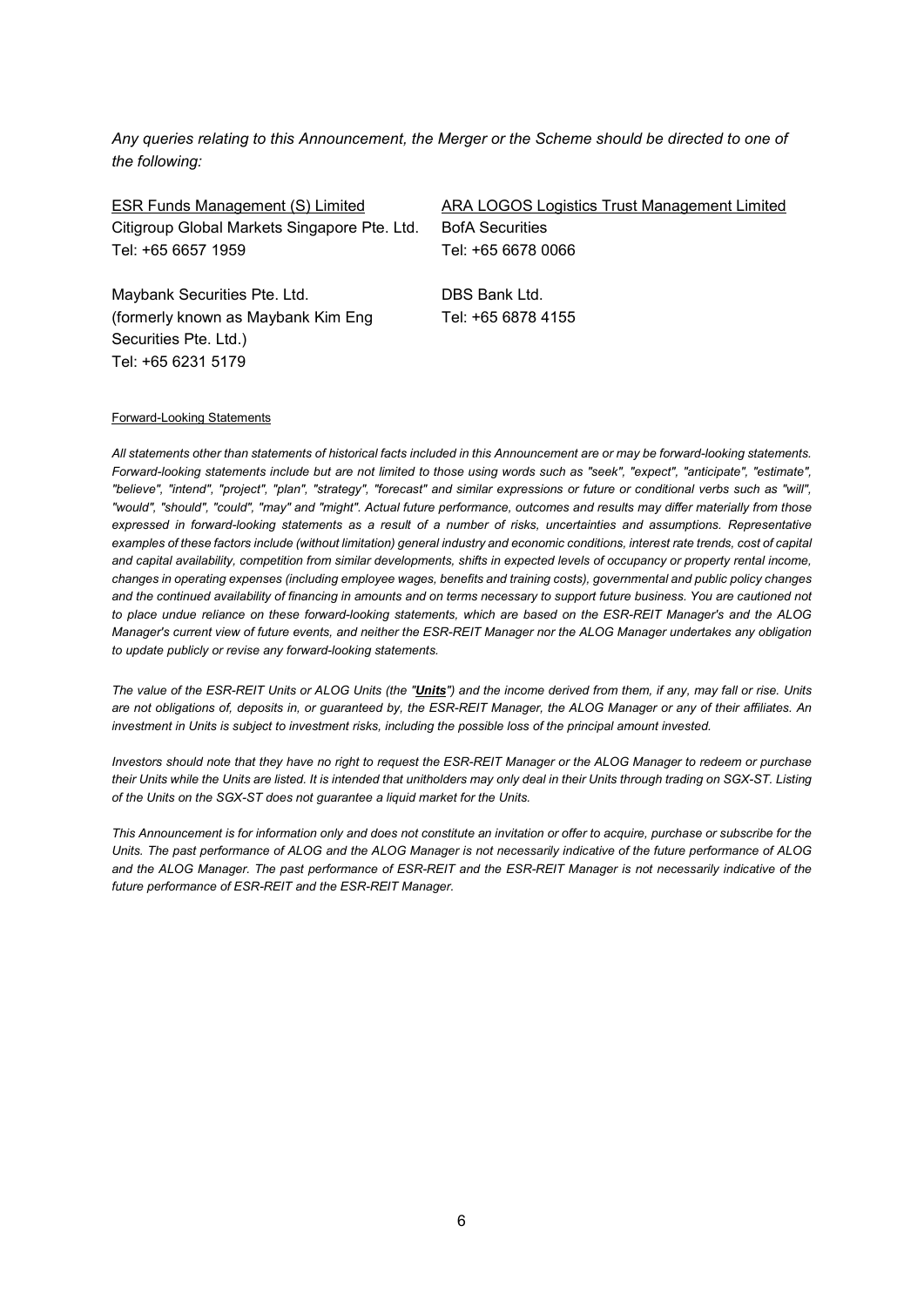#### **About ESR-LOGOS REIT**

ESR-LOGOS Real Estate Investment Trust ("**ESR-LOGOS REIT**") is a leading New Economy and future-ready Asia Pacific S-REIT. Listed on the Singapore Exchange Securities Trading Limited since 25 July 2006, ESR-LOGOS REIT invests in quality income-producing industrial properties in key gateway markets.

As at 28 April 2022, ESR-LOGOS REIT holds interests in a diversified portfolio of logistics/warehouse, high-specifications industrial properties, business parks and general industrial properties with total assets of approximately S\$5.5 billion. Its portfolio comprises 84 properties located across the developed markets of Singapore (63 assets) and Australia (21 assets), with a total gross floor area of approximately 2.4 million sqm, as well as investments in three property funds in Australia. ESR-LOGOS REIT is also a constituent of the FTSE EPRA Nareit Global Real Estate Index.

ESR-LOGOS REIT is managed by ESR Funds Management (S) Limited (the "**Manager**") and sponsored by the ESR Group ("**ESR**"). The Manager is owned by ESR (67.3%), Shanghai Summit Pte. Ltd. (25.0%), and Mitsui & Co., Ltd (7.7%), respectively.

For further information on ESR-LOGOS REIT, please visit [www.esr-logosreit.com.sg.](http://www.esr-logosreit.com.sg/)

#### **About the Sponsor, ESR**

ESR is APAC's largest real asset manager powered by the New Economy and the third largest listed real estate investment manager globally. With US\$140.2 billion in total assets under management (AUM), ESR's fully integrated development and investment management platform extends across key APAC markets, including China, Japan, South Korea, Australia, Singapore, India, New Zealand and Southeast Asia, representing over 95% of GDP in APAC, and also includes an expanding presence in Europe and the U.S. ESR provides a diverse range of real asset investment solutions and New Economy real estate development opportunities across its private funds business, which allows capital partners and customers to capitalise on the most significant secular trends in APAC. With 14 listed REITs managed by ESR and its associates, ESR is the largest sponsor and manager of REITs in APAC with a total AUM of US\$45 billion. ESR's purpose – *Space and Investment Solutions for a Sustainable Future* – drives it to manage sustainably and impactfully and ESR considers the environment and the communities in which it operates as key stakeholders of its business. Listed on the Main Board of The Stock Exchange of Hong Kong, ESR is a constituent of the FTSE Global Equity Index Series (Large Cap), Hang Seng Composite Index and MSCI Hong Kong Index. More information is available at [www.esr.com.](http://www.esr.com/)